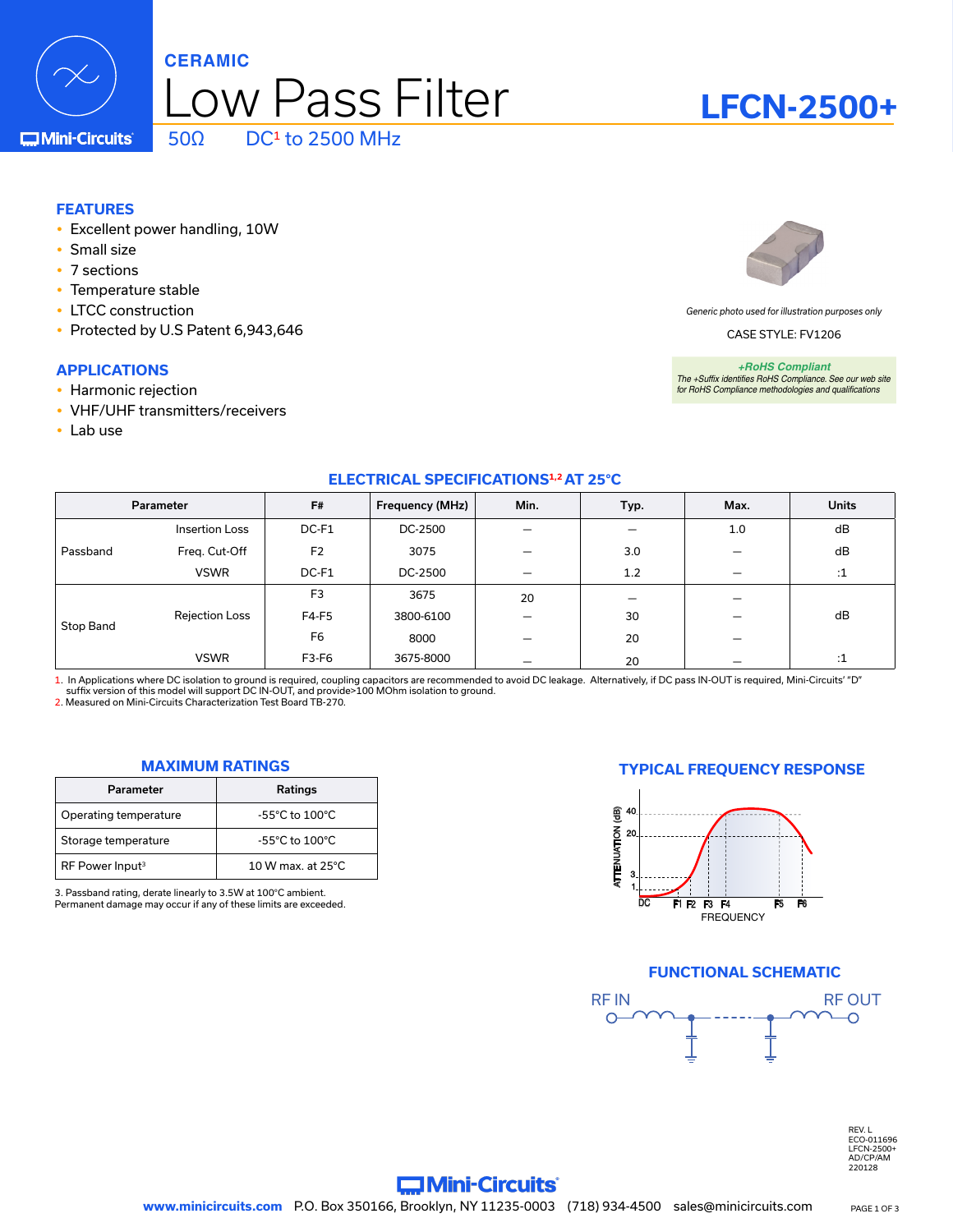

### **CERAMIC**

# Low Pass Filter

## **LFCN-2500+**

| <b>RF IN</b>  |     |
|---------------|-----|
| <b>RF OUT</b> |     |
| <b>GROUND</b> | 2.4 |

### **PRODUCT MARKING:** N/A





- NOTES: 1. COPLANAR WAVEGUIDE PARAMETERS ARE SHOWN FOR ROGERS RO4350B WITH THICKNESS .020" ± .0015".<br>COPPER: 1/2 OZ. EACH SIDE. FOR OTHER MATERIALS TRACE WIDTH & GAP MAY NEED TO BE MODIFIED.
	- 2. BOTTOM SIDE OF THE PCB IS CONTINUOUS GROUND PLANE. DENOTES PCB COPPER LAYOUT WITH SMOBC (SOLDER MASK OVER BARE COPPER)
		- DENOTES COPPER LAND PATTERN FREE OF SOLDER MASK







Suggested Layout, Tolerance to be within ±.002

## **OUTLINE DIMENSIONS** (**Inches mm** )

|      |                 | - F  | - F         | - D       | - C  | - B  | A    |
|------|-----------------|------|-------------|-----------|------|------|------|
|      | .169            | .009 | .032        | .020      | .037 | .063 | .126 |
|      | 4.29            | 0.23 | 0.81        | 0.94 0.51 |      | 1.60 | 3.20 |
|      |                 |      |             |           |      |      |      |
| wt   |                 | N    | M           | $-1$      | K    | J    | H    |
|      | .012 .071 grams |      | .087        | .024      | .122 | .024 | .087 |
| .020 | 1.80            | 0.30 | $0.61$ 2.21 |           | 3.10 | 0.61 | 2.21 |
|      |                 |      |             |           |      |      |      |

### **[TAPE & REEL INFORMATION: F71](http://www.minicircuits.com/case_style/tape_reel/98-TRF71.pdf)**